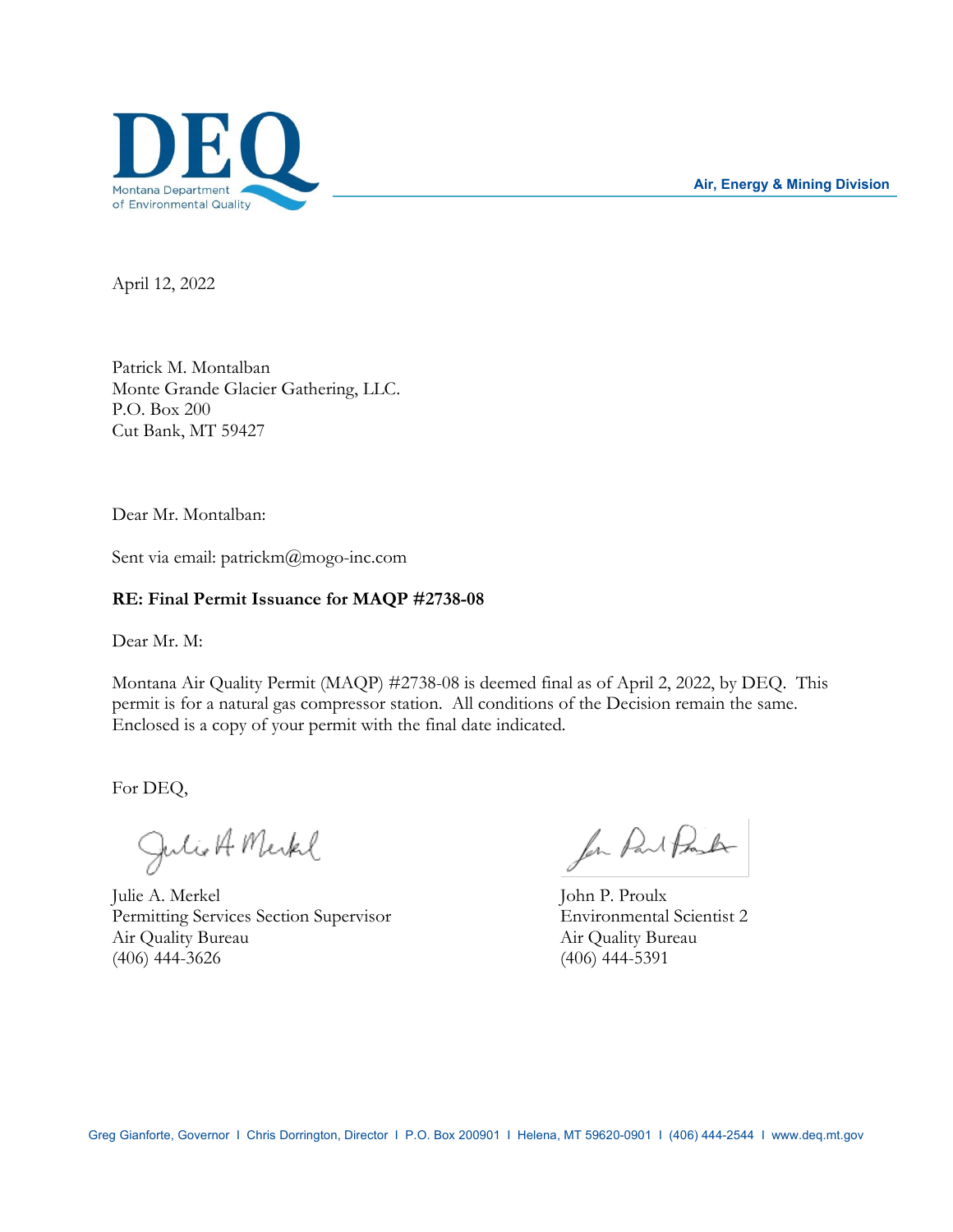## **Montana Department of Environmental Quality Air, Energy & Mining Division Air Quality Bureau**

THE

STAR

# Montana Air Quality Permit #2738-08

Monte Grande Glacier Gatherings, LLC. P.O. Box 200 Cut Bank, MT 59427

LH J

April 2, 2022

 $\frac{1}{2}$ ö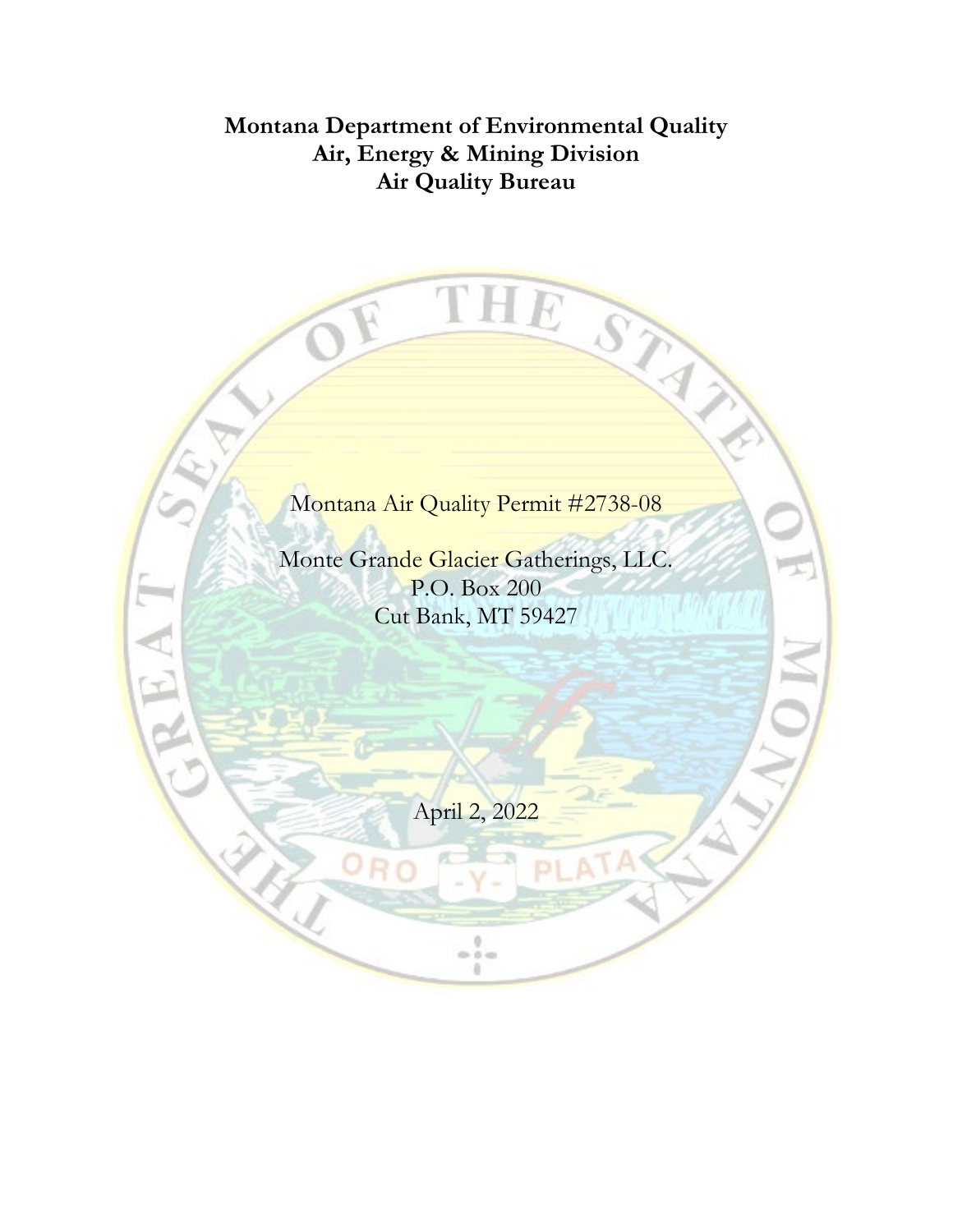#### MONTANA AIR QUALITY PERMIT

| Issued To: Monte Grande Glacier Gathering, LLC. MAQP #2738-08 |                                       |
|---------------------------------------------------------------|---------------------------------------|
| Cut Bank Field, Station 018                                   | Administrative Amendment (AA)         |
| P.O. Box 200                                                  | Received: 02/23/2022                  |
| Cut Bank, MT 59427                                            | Department Decision on AA: 03/17/2022 |
|                                                               | Permit Final: 04/02/2022              |

An air quality permit, with conditions, is hereby granted to Monte Grande Glacier Gathering, LLC. (MGGG) - Cut Bank Field, Station 018, pursuant to Sections 75-2-204 and 211, of the Montana Code Annotated (MCA), as amended, and the Administrative Rules of Montana (ARM) 17.8.740, *et seq*., as amended, for the following:

Section I: Permitted Facilities

A. Plant Location

The MGGG natural gas compressor station and associated equipment is located in the S½ of the NW¼ of Section 22, Township 35 North, Range 5 West, in Glacier County, Montana. This facility is known as the Cut Bank Field, Station 018. A list of the equipment at the facility is contained in Section I.A. of the Permit Analysis.

B. Current Permit Action

On February 23, 2022, the Department of Environmental Quality, Air Quality Bureau (DEQ) received a request to transfer ownership of the MAQP for the Cut Bank Field, Station 018 from Omimex Canada, Ltd., to Monte Grande Glacier Gathering, LLC. The current permit action is an administrative amendment pursuant to the ARM 17.8.764 that transfers ownership of the MAQP, as requested and updated the permit to include current DEQ language and references.

Section II: Conditions and Limitations

- A. Emission Limitations
	- 1. Emissions from the 360-horsepower (hp) White Superior compressor engine shall not exceed the following (ARM 17.8.752):

| NO <sub>x</sub> | 8.73 pound per hour $(lb/hr)$ |
|-----------------|-------------------------------|
| CO.             | $1.59$ lb/hr                  |
| <b>VOC</b>      | $3.97$ lb/hr                  |

2. MGGG shall not cause or authorize emissions to be discharged into the outdoor atmosphere from any sources installed or altered after November 23, 1968, that exhibit an opacity of 20% or greater averaged over 6 consecutive minutes (ARM 17.8.304).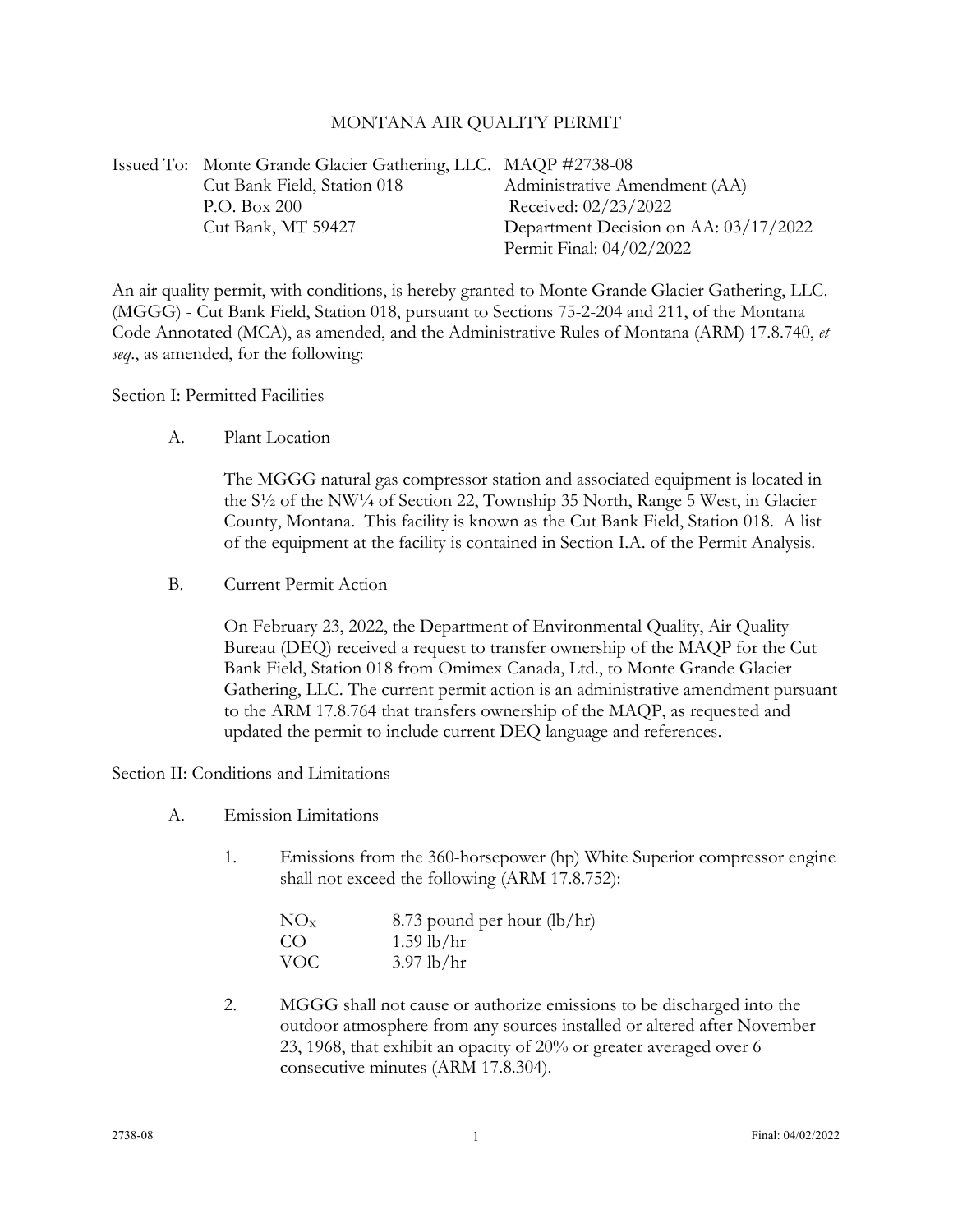- 3. MGGG shall not cause or authorize emissions to be discharged into the atmosphere from haul roads, access roads, parking lots, or the general plant property without taking reasonable precautions to control emissions of airborne particulate matter (ARM 17.8.308).
- 4. MGGG shall treat all unpaved portions of the access roads, parking lots, and general plant area with fresh water and/or chemical dust suppressant as necessary to maintain compliance with the reasonable precautions limitation (ARM 17.8.752).
- 5. MGGG shall operate all equipment as designed to provide the maximum control of air pollutants (ARM 17.8.752).
- B. Testing Requirements
	- 1. All compliance source tests shall be conducted in accordance with the Montana Source Test Protocol and Procedures Manual (ARM 17.8.106).
	- 2. The Department may require testing (ARM 17.8.105).
- C. Operational Reporting Requirements
	- 1. MGGG shall supply DEQ with annual production information for all emission points, as required by DEQ, in the annual Emission Inventory request. The request will include, but is not limited to, all sources of emissions identified in Section I.A of the Permit Analysis.

Production information shall be gathered on a calendar-year basis and submitted to DEQ by the date required in the Emission Inventory request. Information shall be in units as required by DEQ. This information may be used for calculating operating fees, based on actual emissions from the facility, and/or to verify compliance with permit limitations (ARM 17.8.505).

2. MGGG shall notify DEQ of any construction or improvement project conducted pursuant to ARM 17.8.745, that would include a change in control equipment, stack height, stack diameter, stack flow, stack gas temperature, source location, or fuel specifications, or would result in an increase in source capacity above its permitted operation or the addition of a new emission unit. The notice must be submitted to DEQ, in writing, 10 days prior to start-up or use of the proposed de minimis change, or as soon as reasonably practicable in the event of an unanticipated circumstance causing the de minimis change and must include the information requested in ARM 17.8.745(1)(d) (ARM 17.8.745).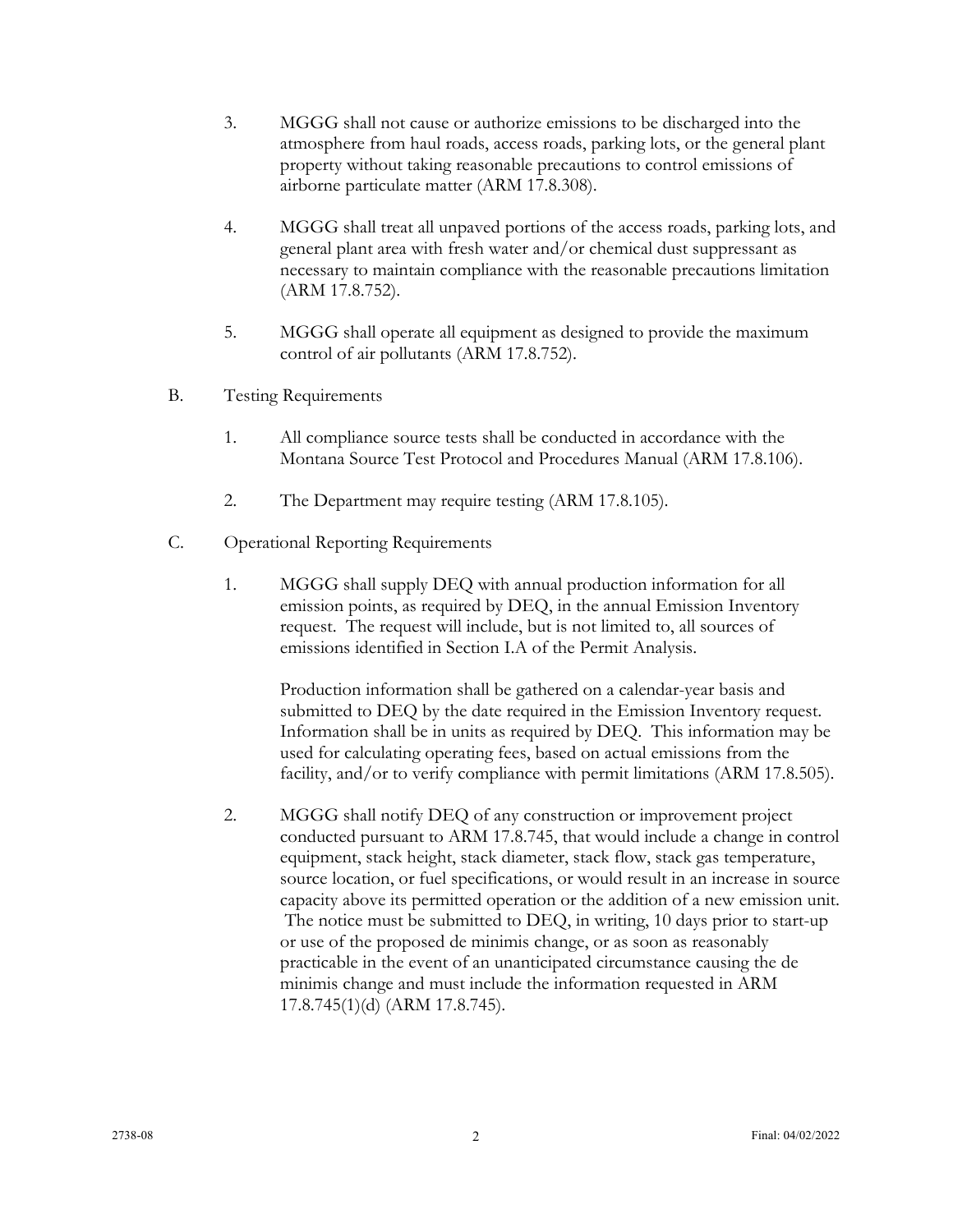3. All records compiled in accordance with this permit shall be maintained by MGGG as a permanent business record for at least 5 years following the date of the measurement, must be submitted to DEQ upon request, and must be available at the plant site for inspection by DEQ (ARM 17.8.749).

## Section III: General Conditions

- A. Inspection MGGG shall allow DEQ's representatives access to the source at all reasonable times for the purpose of making inspections or surveys, collecting samples, obtaining data, auditing any monitoring equipment (CEMS, CERMS) or observing any monitoring or testing, and otherwise conducting all necessary functions related to this permit.
- B. Waiver The permit and all the terms, conditions, and matters stated herein shall be deemed accepted if the recipient fails to appeal as indicated below.
- C. Compliance with Statutes and Regulations Nothing in this permit shall be construed as relieving MGGG of the responsibility for complying with any applicable federal or Montana statute, rule, or standard, except as specifically provided in ARM 17.8.740 *et seq.* (ARM 17.8.756).
- D. Enforcement Violations of limitations, conditions and requirements contained herein may constitute grounds for permit revocation, penalties or other enforcement as specified in Section 75-2-401 *et seq.*, MCA.
- E. Appeals Any person or persons jointly or severally adversely affected by DEQ's decision may request, within 15 days after DEQ renders it's decision, upon affidavit setting forth the grounds therefore, a hearing before the Board of Environmental Review (Board). A hearing shall be held under the provisions of the Montana Administrative Procedures Act. The Department's decision on the application is not final unless 15 days have elapsed and there is no request for a hearing under this section. The filing of a request for a hearing postpones the effective date of DEQ's decision until conclusion of the hearing and issuance of a final decision by the Board.
- F. Permit Inspection As required by ARM 17.8.755, Inspection of Permit, a copy of the air quality permit shall be made available for inspection by DEQ at the location of the source.
- G. Permit Fees Pursuant to Section 75-2-220, MCA, as amended by the 1991 Legislature, failure to pay the annual operation fee by MGGG may be grounds for revocation of this permit, as required by that section and rules adopted thereunder by the Board.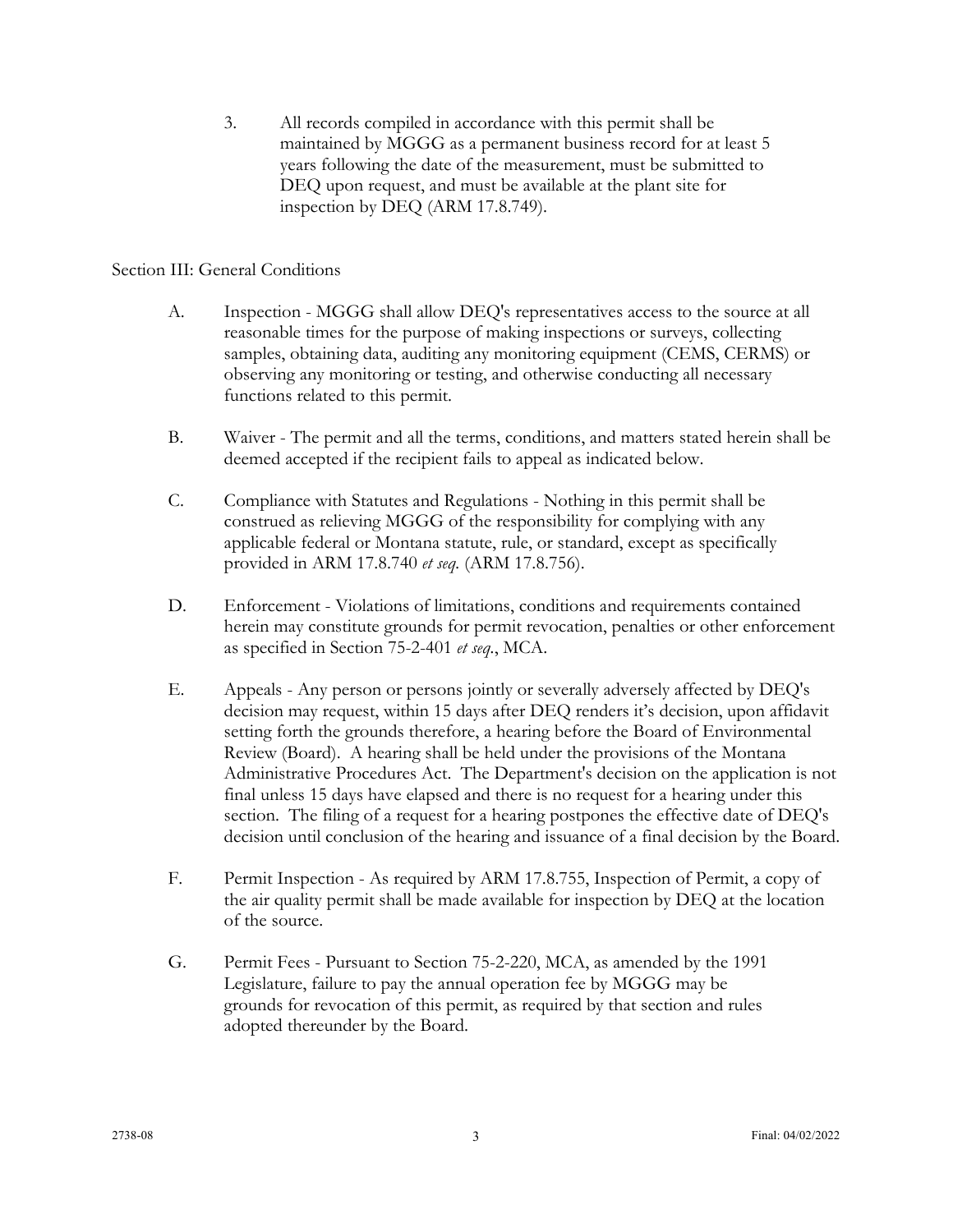Montana Air Quality Permit (MAQP) Analysis Monte Grande Glacier Gathering, LLC. Cut Bank Field, Station 018 Permit #2738-08

#### I. Introduction/Process Description

A. Permitted Equipment

Monte Grande Glacier Gathering, LLC, (MGGG) - Cut Bank Field, Station 018 operates a compressor station and associated equipment, located in the S½ of the NW¼ of Section 22, Township 35 North, Range 5 West, in Glacier County, Montana. The facility is known as the Cut Bank Field, Station 018. The facility includes the following equipment:

- (1) 360-horsepower (hp) White Superior compressor engine (installed 1981)
- (1) 500-thousand British thermal units per hour (MBtu/hr) Olman Heath dehydrator reboiler
- (1) 120-Mbtu/hr Hotomatic Heater
- B. Source Description

The complex has two primary purposes. The first is to boost the field gas to the natural gas transmission system. This initial compression of the gas is accomplished with a 360-hp White Superior compressor engine.

The second purpose of the complex is to "dry" the gas as it is being processed. The gas contains some moisture, which must be removed from the system prior to being sent into the transmission system. This is accomplished with an Olman Heath 500 MBtu/hr dehydrator, also commonly called a reboiler or glycol unit.

The gas is treated with a glycol solution, which absorbs the water in the gas stream. The glycol is then heated to about 300 degrees Fahrenheit (°F) in order to drive off the water in the form of steam. Burning natural gas in the dehydrator reboiler generates the heat that is necessary for this activity.

C. Permit History

Montana Power Company - Cut Bank Field, Station 018 (Montana Power - Station 018) was issued **MAQP #2738-00** for the operation of their gas compressor station and associated equipment installed in 1981 located in the  $S\frac{1}{2}$  of the NW<sup>1</sup>/4 of Section 22, Township 35 North, Range 5 West, Glacier County near Cut Bank, Montana. The station was identified as the Cut Bank Field, Station No. 018.

A Best Available Control Technology (BACT) determination was required for the 360-hp White Superior compressor engine since it was not operating at the same location prior to March 16, 1979.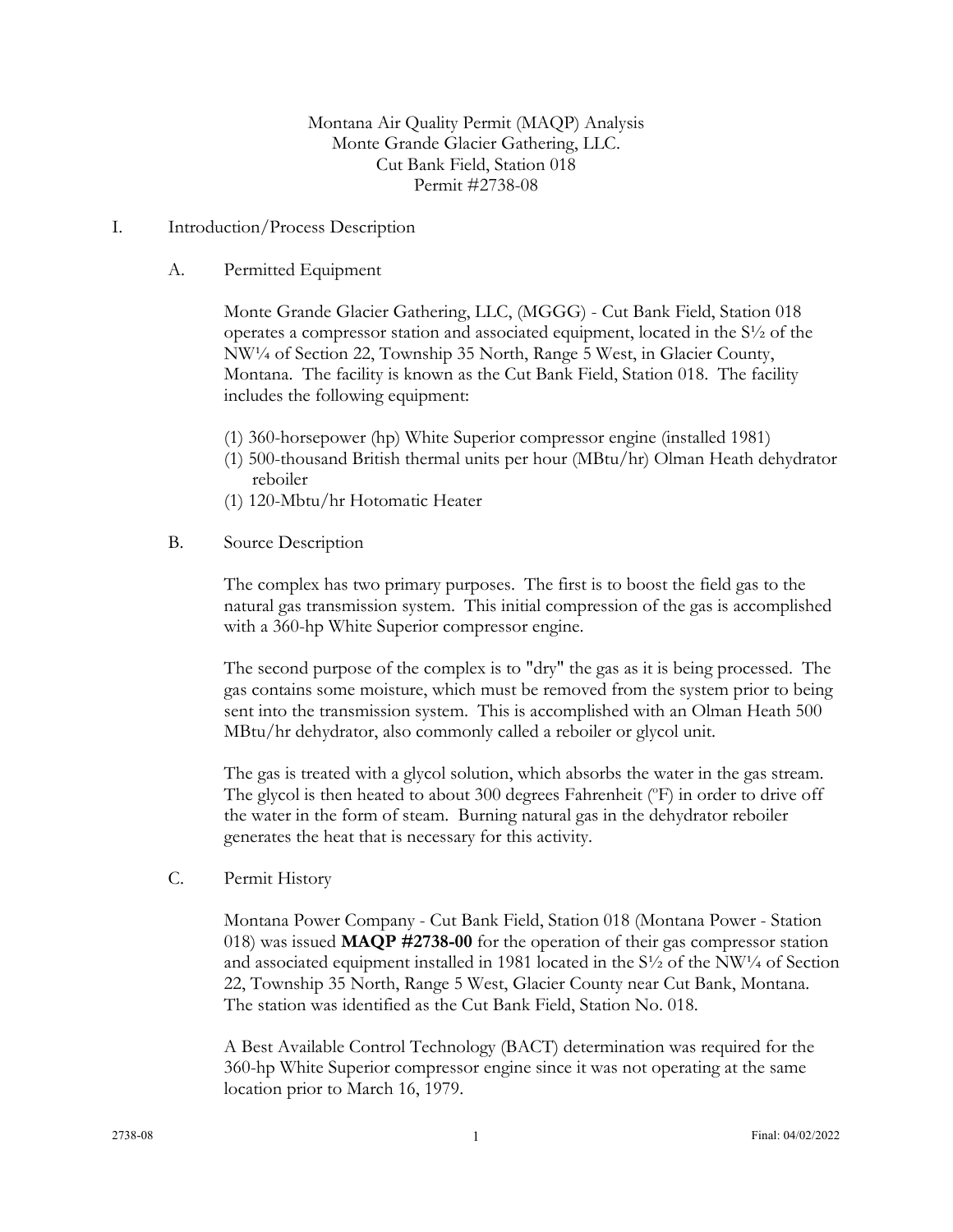Based on the BACT analysis for the 360-hp White Superior compressor engine, the Department of Environmental Quality (DEQ) determined that BACT for this source was proper installation and operation of the engine to maintain compliance with the emission limitations in Section II.A.1. of the permit. On April 13, 1993, MAQP #2738-00 became final. Montana Power - Station 018 requested a modification to MAQP #2738-00 so that DEQ could revise the emission limitation units from grams per brake horsepower-hour  $(g/bhp-hr)$  to pounds per hour  $(lb/hr)$ . Rather than limit the engines to a  $g/b$ hp-hr limit, an hourly emission limit allowed operational flexibility. The revision allowed Montana Power - Station 018 to account for varying parameters such as engine revolution per minute (rpm), operating load (bhp), ambient air temperature, gas temperature, site elevation, fuel gas quality, Air/Fuel Ratio (AFR), field gas conditions, etc.

In addition, to clarify nitrogen oxides  $(NO<sub>X</sub>)$  mass emission calculations,  $NO<sub>X</sub>$ emission limitations were identified as nitrogen dioxide  $(NO<sub>2</sub>)$ . Furthermore, the July 30, 1993, request corrected the derating information to use a more accurate altitude derating curve. **MAQP #2738-01** replaced MAQP #2738-00.

As part of **MAQP #2738-02**, DEQ removed the testing requirements for the 360-hp White Superior compressor engine. Removing the testing requirements for this engine was consistent with DEQ's testing guidance. The 360-hp White Superior compressor engine was last tested and demonstrated compliance on October 7, 1997. The rule references were updated and the permitting language was changed to reflect the current format used for writing permits at the time of permit issuance. MAQP #2738-02 replaced MAQP #2738-01.

The Montana Power Company requested a name change to the Montana Power Gas Company. The appropriate references in the permit were changed to reflect the name change. **MAQP #2738-03** replaced MAQP #2738-02.

On January 22, 2002, DEQ received a notice of corporate merger and name change from the Montana Power Gas Company to PanCanadian Energy Resources, Inc (PanCanadian). The letter notified DEQ that Montana Power Gas Company, Xeno, Inc., and Entech Gas Ventures, Inc. merged into North American Resources Company (NARCO) as of January 1, 2002. The letter also stated that, at the same time, NARCO changed its corporate name to PanCanadian. In addition, on April 18, 2002, DEQ received a letter from PanCanadian that requested a name change from PanCanadian to EnCana Energy Resources, Inc. The permit action transferred the permit from Montana Power Gas Company to EnCana Energy Resources, Inc. (EnCana) and updated the permit with current permit language and rule references used by DEQ. **MAQP #2738-04** replaced MAQP #2738-03.

On June 5, 2003, DEQ received a letter from EnCana requesting that DEQ change the corporate name on MAQP #2738-04 from EnCana to EnCana Gathering Services (USA), Inc. (EnCana Gathering). The permitting action changed the name from EnCana to EnCana Gathering and updated the permit to reflect current permit language and rule references used by DEQ. **MAQP #2738-05** replaced MAQP #2738-04.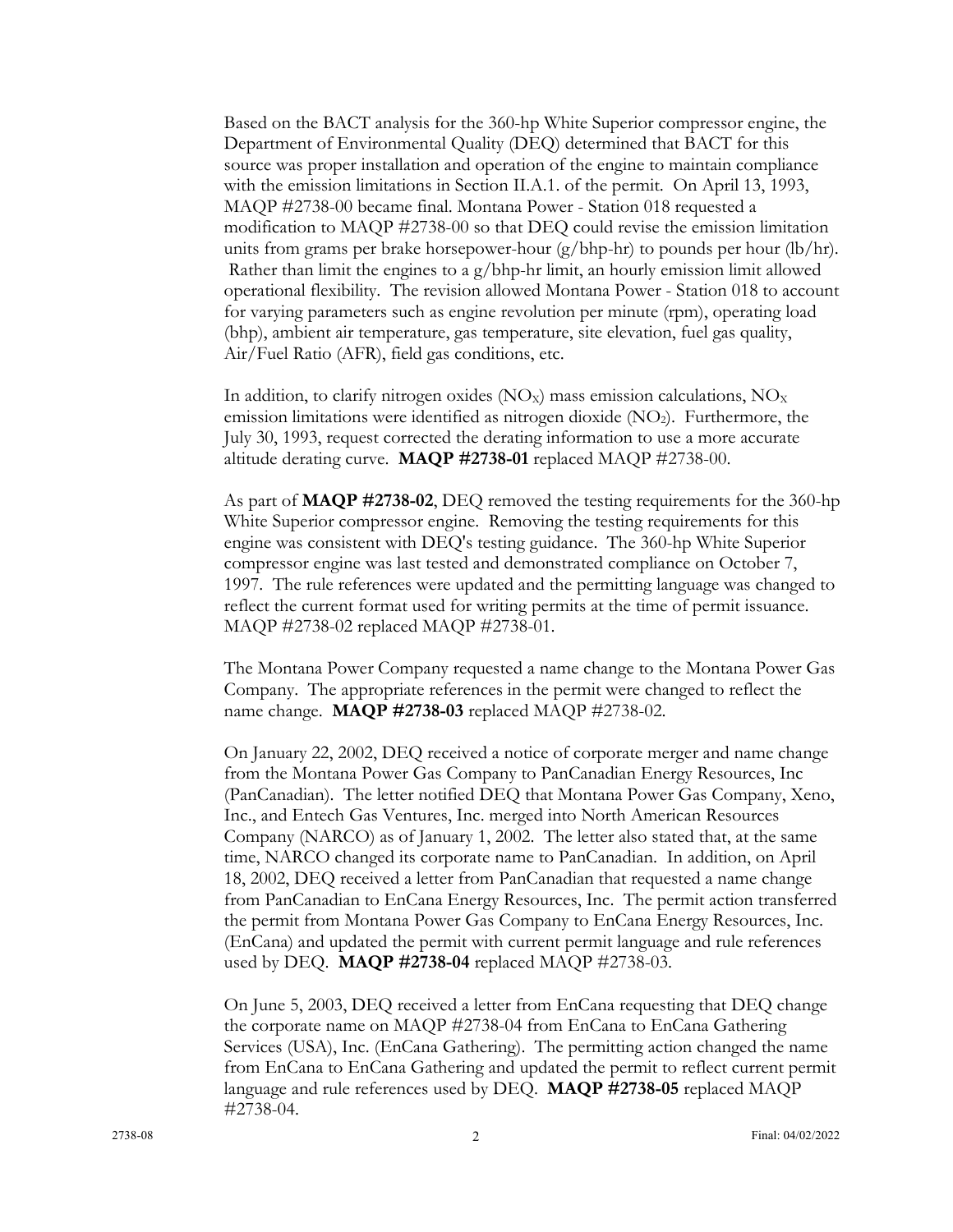On October 14, 2003, DEQ received a letter from EnCana Gathering requesting that DEQ add a new 120-thousand British thermal unit per hour (MBtu/hr) Hotomatic Heater to the list of equipment at the Cut Bank Field, Station 018. The 120-Mbtu/hr Hotomatic Heater was added under de minimis (Administrative Rules of Montana (ARM) 17.8.745) and the permit was updated to reflect current permit language and rule references used by DEQ. **MAQP #2738-06** replaced MAQP #2738-05.

On March 5, 2004, DEQ received a letter from Omimex requesting that DEQ change the corporate name on MAQP #2738-06 from EnCana Gathering to Omimex. The current permitting action changes the corporate name and updates the permit to reflect current permit language and rule references. **MAQP #2738-07** replaces MAQP #2738-06.

D. Current Permit Action

On February 23, 2022, the Department of Environmental Quality, Air Quality Bureau (DEQ) received a request to transfer ownership of the MAQP for the Cut Bank Field, Station 018 from Omimex Canada, Ltd., Monte Grande Glacier Gathering, LLC. The current permit action is an administrative amendment pursuant to the ARM 17.8.764 that transfers ownership of the MAQP, as requested and updated the permit to include current DEQ language and references. **MAQP #2738-08** replaces MAQP #2738-07.

E. Additional Information

Additional information, such as applicable rules and regulations, BACT/Reasonably Available Control Technology (RACT) determinations, air quality impacts, and Environmental Assessments, is included in the analysis associated with each change to the permit.

## II. Applicable Rules and Regulations

The following are partial explanations of some applicable rules and regulations that apply to the facility. The complete rules are stated in the ARM, and are available, upon request, from DEQ. Upon request, DEQ will provide references for the locations of complete copies of all applicable rules or regulations or copies where appropriate.

- A. ARM 17.8, Subchapter 1 General Provisions, including, but not limited to:
	- 1. ARM 17.8.101 Definitions. This rule is a list of applicable definitions used in this subchapter, unless indicated otherwise in a specific subchapter.
	- 2. ARM 17.8.105 Testing Requirements. Any person or persons responsible for the emission of any air contaminant into the outdoor atmosphere shall, upon written request of DEQ, provide the facilities and necessary equipment, including instruments and sensing devices, and shall conduct tests, emission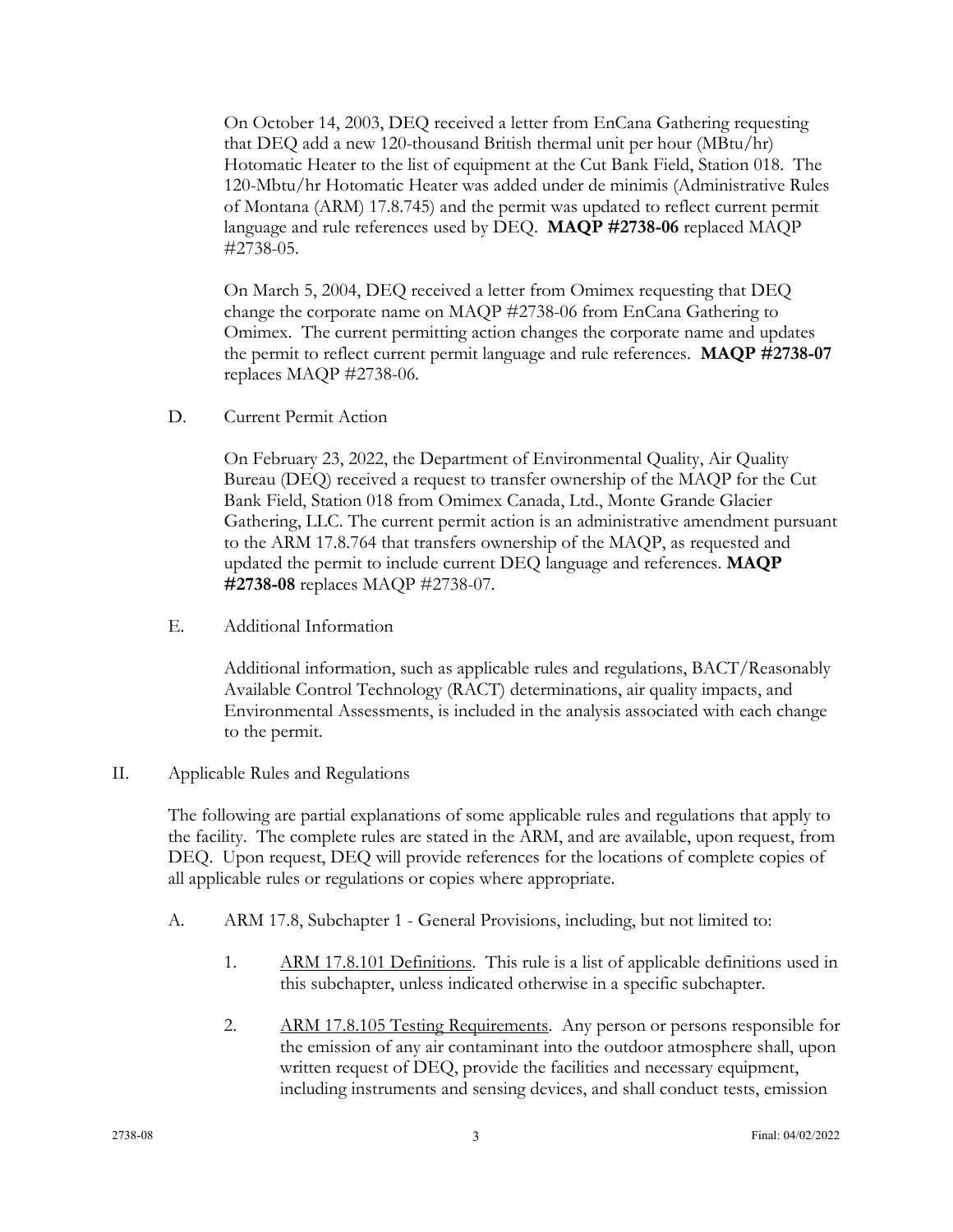or ambient, for such periods of time as may be necessary using methods approved by DEQ.

3. ARM 17.8.106 Source Testing Protocol. The requirements of this rule apply to any emission source testing conducted by DEQ, any source, or other entity as required by any rule in this chapter, or any permit or order issued pursuant to this chapter, or the provisions of the Clean Air Act of Montana, 75-2-101, *et seq*., Montana Code Annotated (MCA).

MGGG shall comply with all requirements contained in the Montana Source Test Protocol and Procedures Manual, including, but not limited to, using the proper test methods and supplying the required reports. A copy of the Montana Source Test Protocol and Procedures Manual is available from DEQ upon request.

- 4. ARM 17.8.110 Malfunctions. The Department must be notified promptly by telephone whenever a malfunction occurs that can be expected to create emissions in excess of any applicable emission limitation or to continue for a period greater than 4 hours.
- 5. ARM 17.8.111 Circumvention. (1) No person shall cause or permit the installation or use of any device or any means which, without resulting in reduction in the total amount of air contaminant emitted, conceals or dilutes an emission of air contaminant that would otherwise violate an air pollution control regulation. (2) No equipment that may produce emissions shall be operated or maintained in such a manner as to create a public nuisance.
- B. ARM 17.8, Subchapter 2 Ambient Air Quality, including, but not limited to:
	- 1. ARM 17.8.204 Ambient Air Monitoring
	- 2. ARM 17.8.210 Ambient Air Quality Standards for Sulfur Dioxide
	- 3. ARM 17.8.211 Ambient Air Quality Standards for Nitrogen Dioxide
	- 4. ARM 17.8.212 Ambient Air Quality Standards for Carbon Monoxide
	- 5. ARM 17.8.213 Ambient Air Quality Standard for Ozone
	- 6. ARM 17.8.214 Ambient Air Quality Standard for Hydrogen Sulfide
	- 7. ARM 17.8.220 Ambient Air Quality Standard for Settled Particulate Matter
	- 8. ARM 17.8.221 Ambient Air Quality Standard for Visibility
	- 9. ARM 17.8.222 Ambient Air Quality Standard for Lead
	- 10. ARM 17.8.223 Ambient Air Quality Standard for PM<sub>10</sub>

MGGG must maintain compliance with the applicable ambient air quality standards.

- C. ARM 17.8, Subchapter 3 Emission Standards, including, but not limited to:
	- 1. ARM 17.8.304 Visible Air Contaminants. (1) This rule requires that no person may cause or authorize emissions to be discharged to an outdoor atmosphere from any source installed on or before November 23, 1968, that exhibit an opacity of 40% or greater averaged over 6 consecutive minutes. (2) This rule requires that no person may cause or authorize emissions to be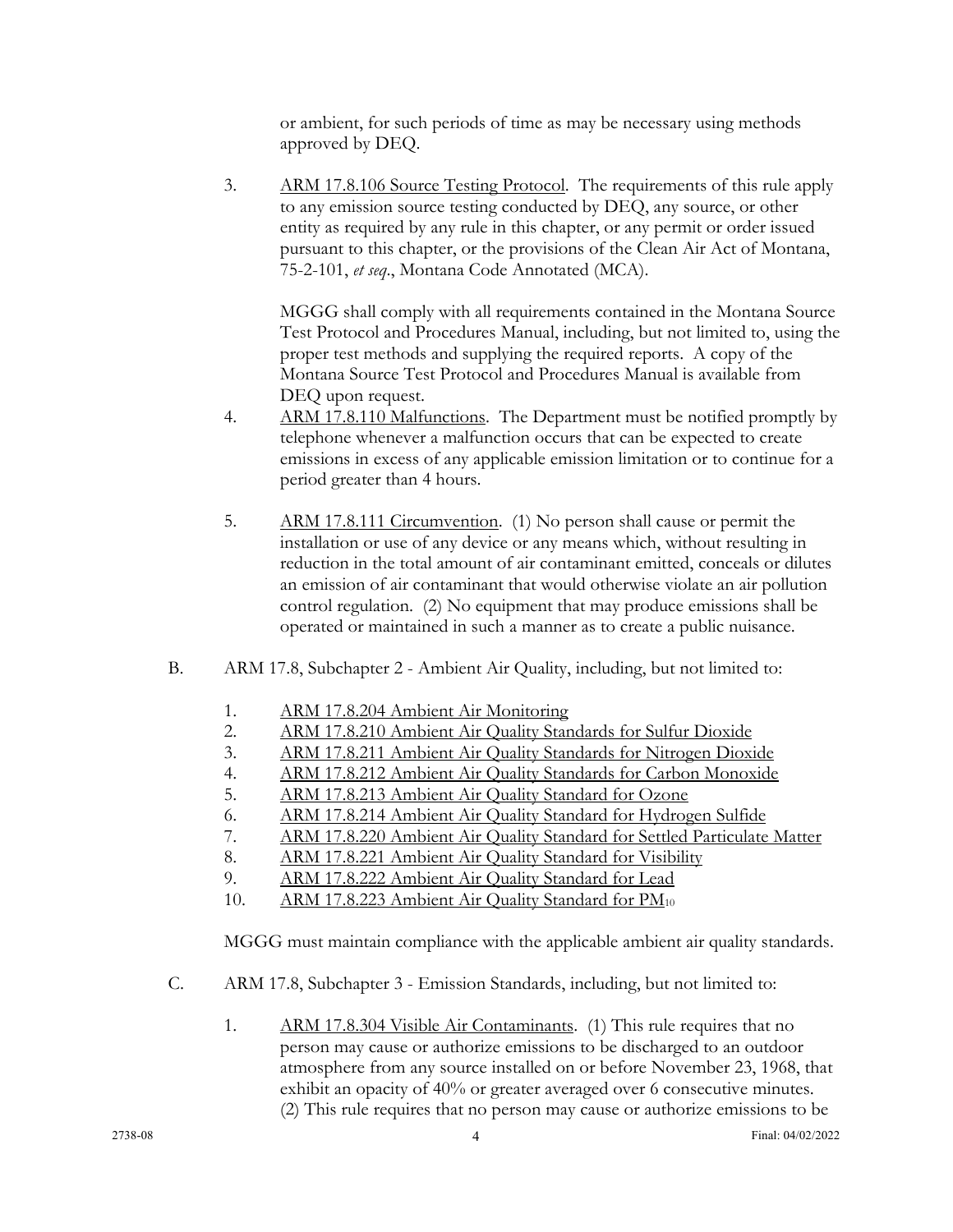discharged to an outdoor atmosphere from any source installed after November 23, 1968, that exhibit an opacity of 20% or greater averaged over 6 consecutive minutes.

- 2. ARM 17.8.308 Particulate Matter, Airborne. (1) This rule requires an opacity limitation of less than 20% for all fugitive emissions sources and that reasonable precautions be taken to control emissions of airborne particulate. (2) Under this rule, MGGG shall not cause or authorize the use of any street, road, or parking lot without taking reasonable precautions to control emissions of airborne particulate matter.
- 3. ARM 17.8.309 Particulate Matter, Fuel Burning Equipment. This rule requires that no person shall cause, allow, or permit to be discharged into the atmosphere particulate matter caused by the combustion of fuel in excess of the amount determined by this rule.
- 4. ARM 17.8.310 Particulate Matter, Industrial Process. This rule requires that no person shall cause, allow, or permit to be discharged into the atmosphere particulate matter in excess of the amount set fourth in this rule.
- 5. ARM 17.8.322 Sulfur Oxide Emissions–Sulfur in Fuel. (5) Commencing July 1, 1971, no person shall burn any gaseous fuel containing sulfur compounds in excess of 50 grains per 100 cubic feet of gaseous fuel, calculated as hydrogen sulfide at standard conditions. MGGG uses natural gas, which meets this limitation
- 6. ARM 17.8.340 Standards of Performance for New Stationary Sources. The owner or operator of any stationary source or modification, as defined and applied in 40 CFR Part 60, New Source Performance Standards (NSPS), shall comply with the standards and provisions of 40 CFR Part 60. The MGGG facility is not an NSPS affected source because it does not meet any of the definitions of a natural gas processing plant, as defined in 40 CFR Part 60, Subpart KKK, or any other subpart under 40 CFR Part 60, because the facility was constructed prior to January 20, 1984.
- 7. ARM 17.8.342 Emission Standards for Hazardous Air Pollutants for Source Categories. The source, as defined and applied in 40 CFR 63, shall comply with the requirements of 40 CFR 63, as listed below:

40 CFR 63, Subpart HH - National Emission Standards for Hazardous Air Pollutants From Oil and Natural Gas Production Facilities. Owners or operators of oil and natural gas production facilities, as defined and applied in 40 CFR Part 63, shall comply with the applicable provisions of 40 CFR Part 63, Subpart HH. In order for a natural gas production facility to be subject to 40 CFR Part 63, Subpart HH requirements, certain criteria must be met. First, the facility must be a major source of Hazardous Air Pollutants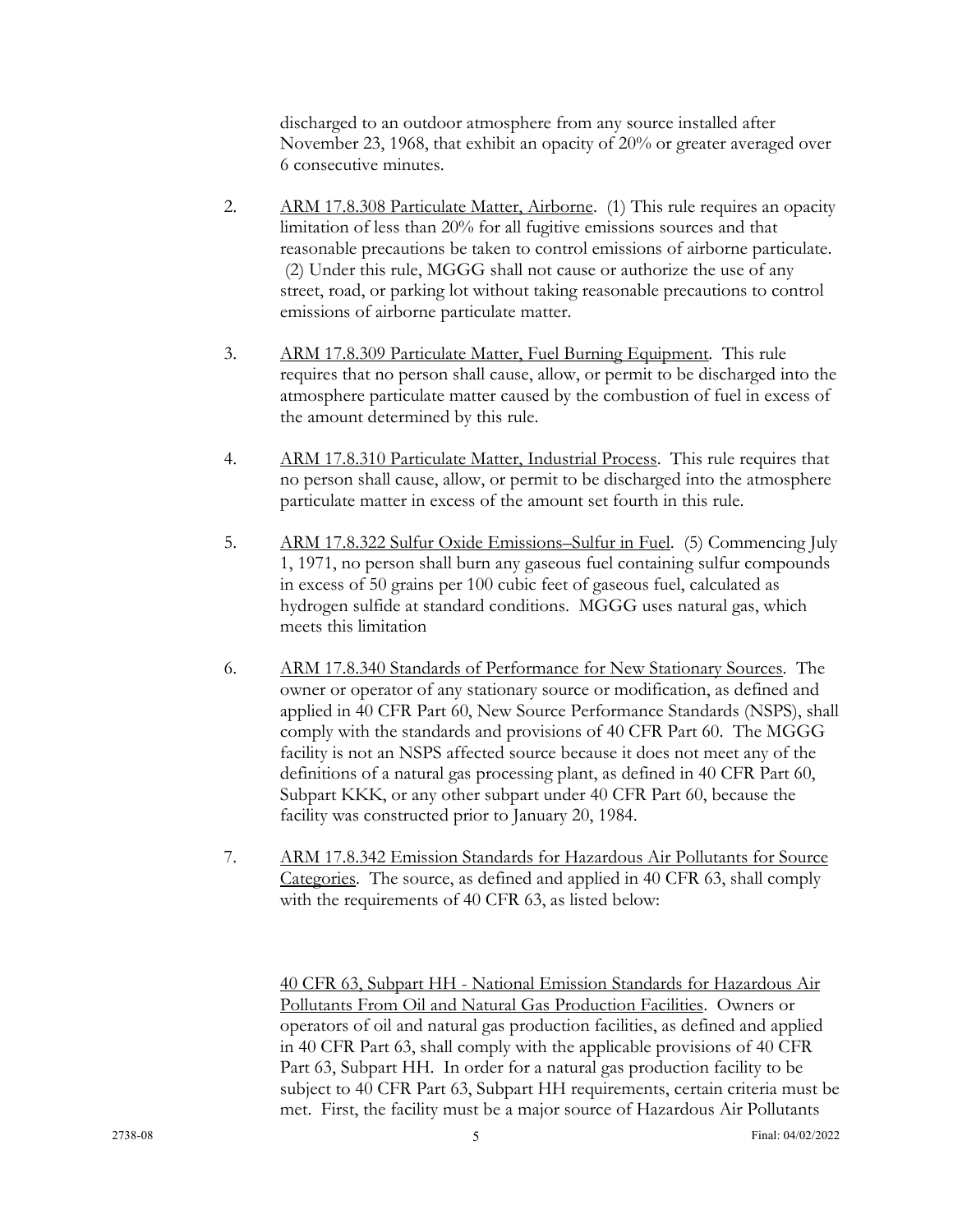(HAP) as determined according to paragraphs  $(a)(1)(i)$  through  $(a)(1)(iii)$  of 40 CFR 63, Subpart HH. Second, a facility that is determined to be major for HAPs must also either process, upgrade, or store hydrocarbon liquids prior to the point of custody transfer, or process, upgrade, or store natural gas prior to the point at which natural gas enters the natural gas transmission and storage source category or is delivered to a final end user. Third, the facility must also contain an affected source as specified in paragraphs (b)(1) through (b)(4) of 40 CFR Part 63, Subpart HH. Finally, if the first three criteria are met, and the exemptions contained in paragraphs  $(e)(1)$  and  $(e)(2)$ of 40 CFR Part 63, Subpart HH do not apply, the facility is subject to the applicable provisions of 40 CFR Part 63, Subpart HH. Because the facility is not a major source of HAPs, MGGG is not subject to the provisions of 40 CFR Part 63, Subpart HH.

40 CFR 63, Subpart HHH National Emission Standards for Hazardous Air Pollutants From Natural Gas Transmission and Storage Facilities. Owners or operators of natural gas transmission or storage facilities, as defined and applied in 40 CFR Part 63, shall comply with the standards and provisions of 40 CFR Part 63, Subpart HHH. In order for a natural gas transmission and storage facility to be subject to 40 CFR Part 63, Subpart HHH requirements, certain criteria must be met. First, the facility must transport or store natural gas prior to the gas entering the pipeline to a local distribution company or to a final end user if there is no local distribution company. In addition, the facility must be a major source of HAPs as determined using the maximum natural gas throughput as calculated in either paragraphs  $(a)(1)$  and  $(a)(2)$  or paragraphs (a)(2) and (a)(3) of 40 CFR Part 63, Subpart HHH. Second, a facility must contain an affected source (glycol dehydration unit) as defined in paragraph (b) of 40 CFR Part 63, Subpart HHH. Finally, if the first two criteria are met, and the exemptions contained in paragraph (f) of 40 CFR Part 63, Subpart HHH, do not apply, the facility is subject to the applicable provisions of 40 CFR Part 63, Subpart HHH. Because the facility is not a major source of HAPs, MGGG is not subject to the provisions of 40 CFR 63, Subpart HHH.

- D. ARM 17.8, Subchapter 5 Air Quality Permit Application, Operation, and Open Burning Fees, including, but not limited to:
	- 1. ARM 17.8.504 Air Quality Permit Application Fees. MGGG shall submit an air quality permit application fee concurrent with the submittal of an air quality permit application. A permit application is incomplete until the proper application fee is paid to DEQ. A permit fee is not required for the current permit action because the permit action is considered an administrative change.
	- 2. ARM 17.8.505 Air Quality Operation Fees. An annual air quality operation fee must, as a condition of continued operation, be submitted to DEQ by each source of air contaminants holding an air quality permit, excluding an open burning permit, issued by DEQ.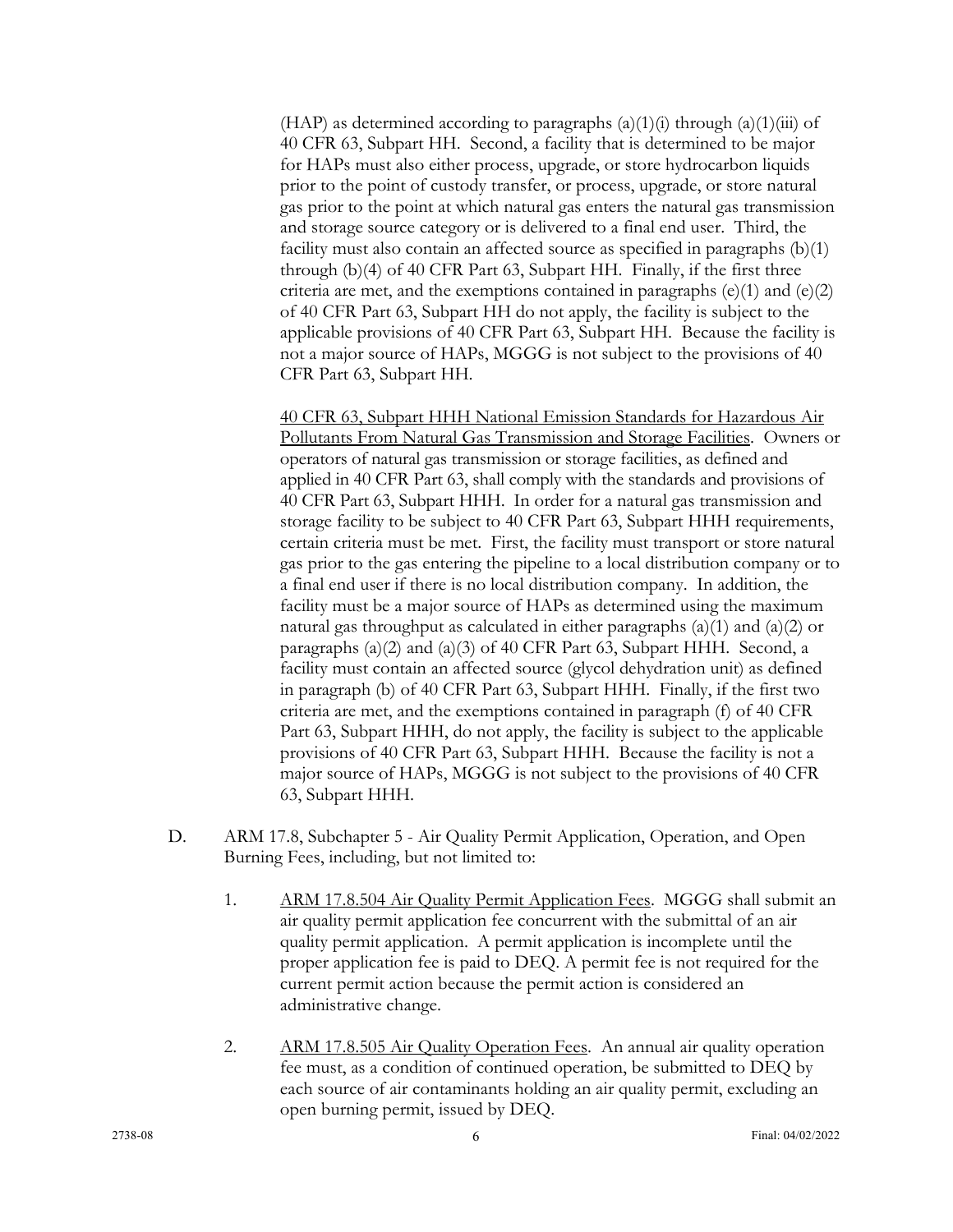This operation fee is based on the actual or estimated amount of air pollutants emitted during the previous calendar year.

An air quality operation fee is separate and distinct from an air quality permit application fee. The annual assessment and collection of the air quality operation fee, as described above, shall take place on a calendar-year basis. The Department may insert into any final permit issued after the effective date of these rules such conditions as may be necessary to require the payment of an air quality operation fee on a calendar-year basis, including provisions that pro-rate the required fee amount.

- E. ARM 17.8, Subchapter 7 Permit, Construction, and Operation of Air Contaminant Sources, including, but not limited to:
	- 1. ARM 17.8.740 Definitions. This rule is a list of applicable definitions used in this subchapter, unless indicated otherwise in a specific subchapter.
	- 2. ARM 17.8.743 Montana Air Quality Permits--When Required. This rule requires a person to obtain an air quality permit or permit alteration to construct, alter or use any air contaminant sources that have the Potential to Emit (PTE) greater than 25 tons per year of any pollutant. MGGG has a PTE greater than 25 tons per year of  $NO<sub>X</sub>$ ; therefore, an air quality permit is required.
	- 3. ARM 17.8.744 Montana Air Quality Permits--General Exclusions. This rule identifies the activities that are not subject to the Montana Air Quality Permit program.
	- 4. ARM 17.8.745 Montana Air Quality Permits—Exclusion for De Minimis Changes. This rule identifies the de minimis changes at permitted facilities that do not require a permit under the Montana Air Quality Permit Program.
	- 5. ARM 17.8.748 New or Modified Emitting Units--Permit Application Requirements. This rule requires that a permit application be submitted prior to installation, modification, or use of a source. A permit application was not required for the current permit action because the permit change is considered an administrative amendment. (7) This rule requires that the applicant notify the public by means of legal publication in a newspaper of general circulation in the area affected by the application for a permit. An affidavit of publication of public notice was not required for the current permit action because the permit change is considered an administrative permit change.
	- 12. ARM 17.8.749 Conditions for Issuance or Denial of Permit. This rule requires that the permits issued by DEQ must authorize the construction and operation of the facility or emitting unit subject to the conditions in the permit and the requirements of this subchapter.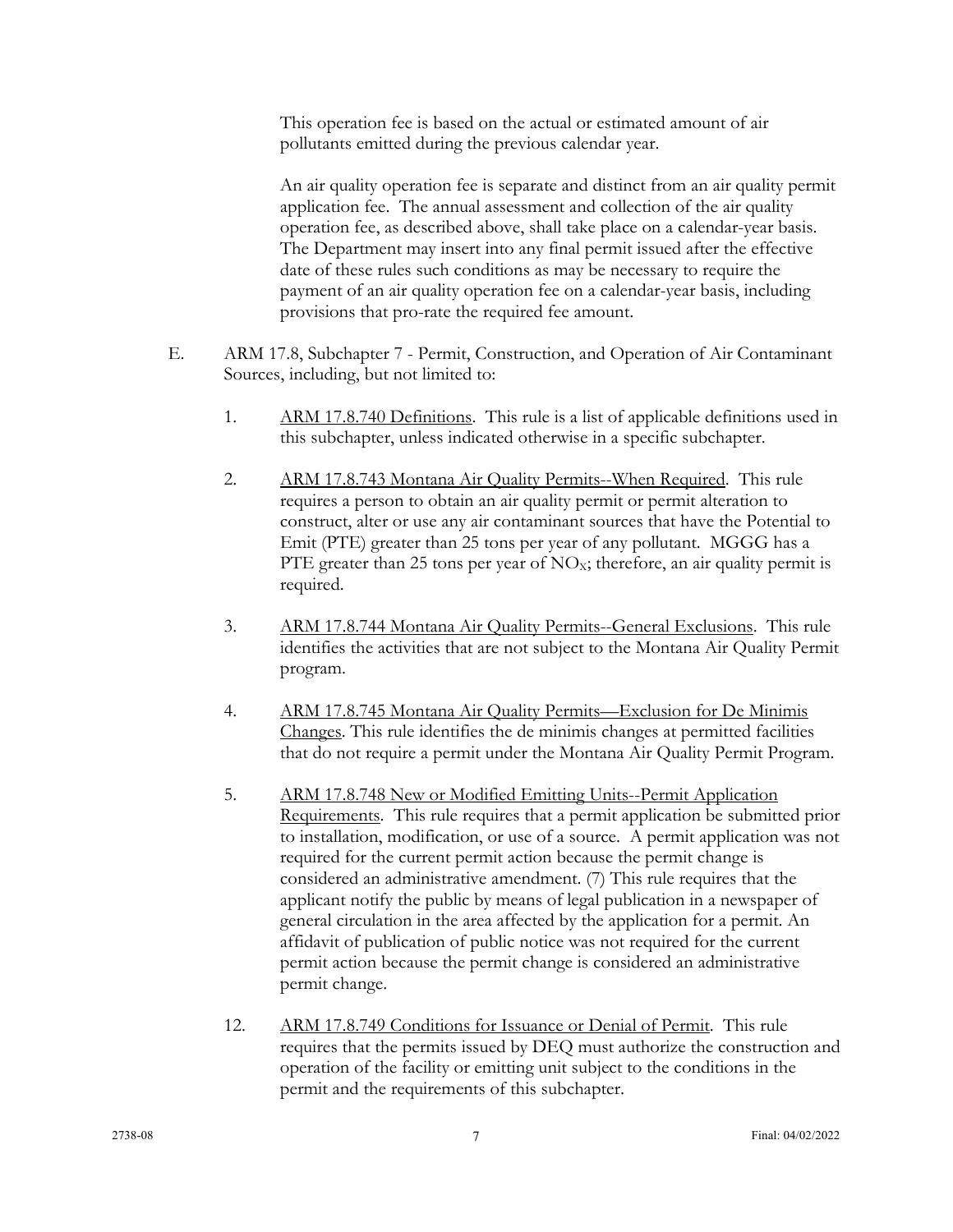This rule also requires that the permit must contain any conditions necessary to assure compliance with the Federal Clean Air Act (FCAA), the Clean Air Act of Montana, and rules adopted under those acts.

- 13. ARM 17.8.752 Emission Control Requirements. This rule requires a source to install the maximum air pollution control capability that is technically practicable and economically feasible, except that BACT shall be utilized. A BACT analysis was not required for the current permit action because there are no new or altered sources permitted as a part of this action.
- 14. ARM 17.8.755 Inspection of Permit. This rule requires that air quality permits shall be made available for inspection by DEQ at the location of the source.
- 15. ARM 17.8.756 Compliance with Other Statutes and Rules. This rule states that nothing in the permit shall be construed as relieving MGGG of the responsibility for complying with any applicable federal or Montana statute, rule, or standard, except as specifically provided in ARM 17.8.740, *et seq*.
- 16. ARM 17.8.759 Review of Permit Applications. This rule describes DEQ's responsibilities for processing permit applications and making permit decisions on those permit applications that do not require the preparation of an Environmental Impact Statement.
- 17. ARM 17.8.762 Duration of Permit. An air quality permit shall be valid until revoked or modified as provided in this subchapter, except that a permit issued prior to construction of a new or altered source may contain a condition providing that the permit will expire unless construction is commenced within the time specified in the permit, which in no event may be less than 1 year after the permit is issued.
- 18. ARM 17.8.763 Revocation of Permit. An air quality permit may be revoked upon written request of the permittee, or for violations of any requirement of the Clean Air Act of Montana, rules adopted under the Clean Air Act of Montana, the FCAA, rules adopted under the FCAA, or any applicable requirement contained in the Montana State Implementation Plan (SIP).
- 19. ARM 17.8.764 Administrative Amendment to Permit. An air quality permit may be amended for changes in any applicable rules and standards adopted by the Board of Environmental Review (Board) or changed conditions of operation at a source or stack that do not result in an increase of emissions as a result of those changed conditions. The owner or operator of a facility may not increase the facility's emissions beyond permit limits unless the increase meets the criteria in ARM 17.8.745 for a de minimis change not requiring a permit, or unless the owner or operator applies for and receives another permit in accordance with ARM 17.8.748, ARM 17.8.749, ARM 17.8.752, ARM 17.8.755, and ARM 17.8.756, and with all applicable requirements in ARM Title 17, Chapter 8, Subchapters 8, 9, and 10.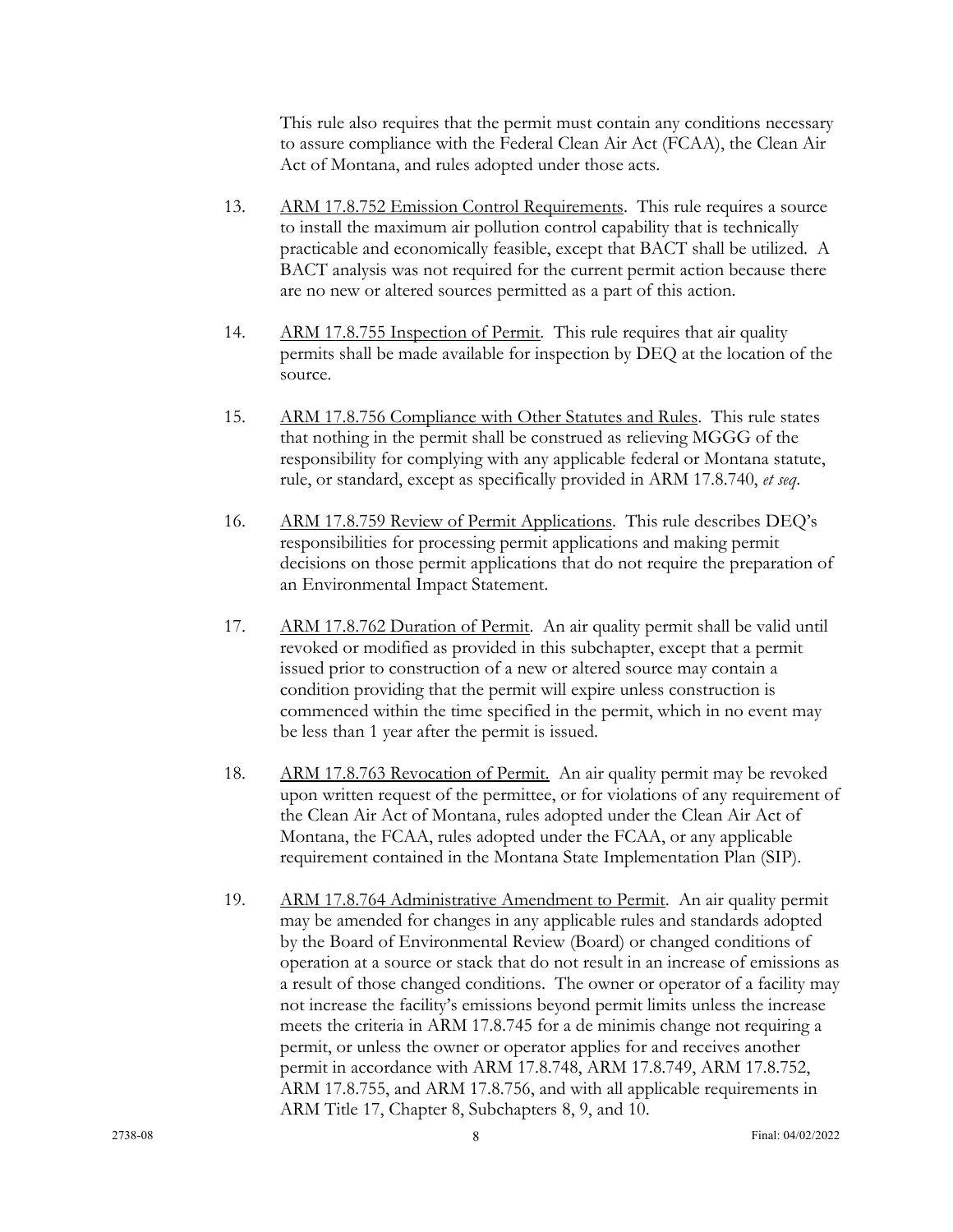- 14. ARM 17.8.765 Transfer of Permit. This rule states that an air quality permit may be transferred from one person to another if written notice of Intent to Transfer, including the names of the transferor and the transferee, is sent to DEQ.
- F. ARM 17.8, Subchapter 8 Prevention of Significant Deterioration of Air Quality, including, but not limited to:
	- 1. ARM 17.8.801 Definitions. This rule is a list of applicable definitions used in this subchapter.
	- 2. ARM 17.8.818 Review of Major Stationary Sources and Major Modification-- Source Applicability and Exemptions. The requirements contained in ARM 17.8.819 through ARM 17.8.827 shall apply to any major stationary source and any major modification with respect to each pollutant subject to regulation under the FCAA that it would emit, except as this subchapter would otherwise allow.

This facility is not a major stationary source because it is not listed and does not have a PTE greater than 250 tons per year (excluding fugitive emissions) of any air pollutant.

- G. ARM 17.8, Subchapter 12 Operating Permit Program Applicability, including, but not limited to:
	- 1. ARM 17.8.1201 Definitions. (23) Major Source under Section 7412 of the FCAA is defined as any stationary source having:
		- a.  $PTE > 100 \text{ tons/year of any pollutant}$
		- b. PTE  $> 10$  tons/year of any one HAP, or PTE  $> 25$  tons/year of a combination of all HAPs, or lesser quantity as DEQ may establish by rule
		- c.  $PTE > 70$  tons/year of particulate matter with an aerodynamic diameter of 10 microns or less ( $PM_{10}$ ) in a serious  $PM_{10}$ nonattainment area
	- 2. ARM 17.8.1204 Air Quality Operating Permit Program Applicability. Title V of the FCAA Amendments of 1990 requires that all sources, as defined in ARM 17.8.1204 (1), obtain a Title V Operating Permit. In reviewing and issuing Air Quality Permit #2738-08 for MGGG, the following conclusions were made:
		- a. The facility's PTE is less than 100 tons/year for all criteria pollutants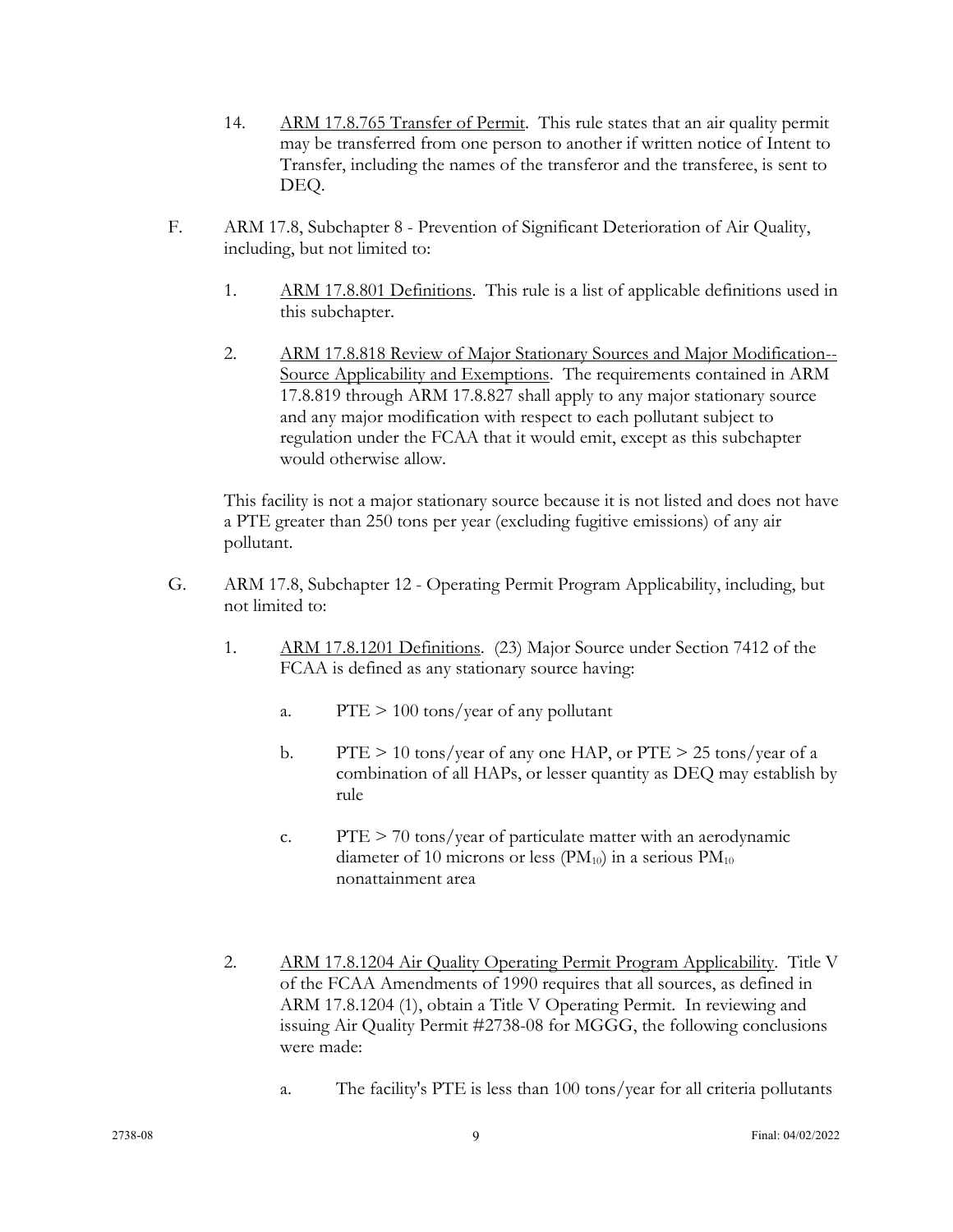- b. The facility's PTE is less than 10 tons/year of any one HAP and less than 25 tons/year of all HAPs
- c. This source is not located in a serious  $PM_{10}$  nonattainment area
- d. This facility is not subject to any current NESHAP standards
- e. This facility is not an NSPS affected source
- f. This source is not a Title IV affected source, nor a solid waste combustion unit.
- g. This source is not an EPA designated Title V source.

Based on the above facts, MGGG is not subject to the Title V Operating Permit Program.

III. BACT Determination

A BACT determination is required for each new or altered source. MGGG shall install on the new or altered source the maximum air pollution control capability, which is technically practicable and economically feasible, except that BACT shall be utilized. A BACT analysis is not required for the current permit action because the current permit action is considered administrative.

IV. Emission Inventory

|                              |      | Tons/year |          |          |        |      |
|------------------------------|------|-----------|----------|----------|--------|------|
|                              | PM   | $PM_{10}$ | $SO_{X}$ | $NO_{X}$ | VOC CO |      |
| 360-hp White Superior        | 0.12 | 0.12      | 0.01     | 38.25    | 17.37  | 6.94 |
| Olman Heath Dehydrator       | 0.01 | 0.01      | 0.00     | 0.22     | 0.02   | 0.04 |
| 120-Mbtu/hr Hotomatic Heater | 0.01 | 0.01      | 0.00     | 0.06     | 0.00   | 0.03 |
| Total                        | 0.13 | 0.13      | 0.01     | 38.47    | 17.39  | 6.98 |

Altitude deration (For Information Only)

| Altitude of engine: | 4130 ft (89% as per performance curve, SC-8 of 11-23-56, submitted |
|---------------------|--------------------------------------------------------------------|
|                     | $7/30/93$ by MPC)                                                  |
| Calculation:        | $360 \text{ bhp} * 0.89 = 320.4 \text{ bhp}$                       |

## **360-hp White Superior**

| <b>Brake Horsepower:</b> | 360 bhp |
|--------------------------|---------|
|                          |         |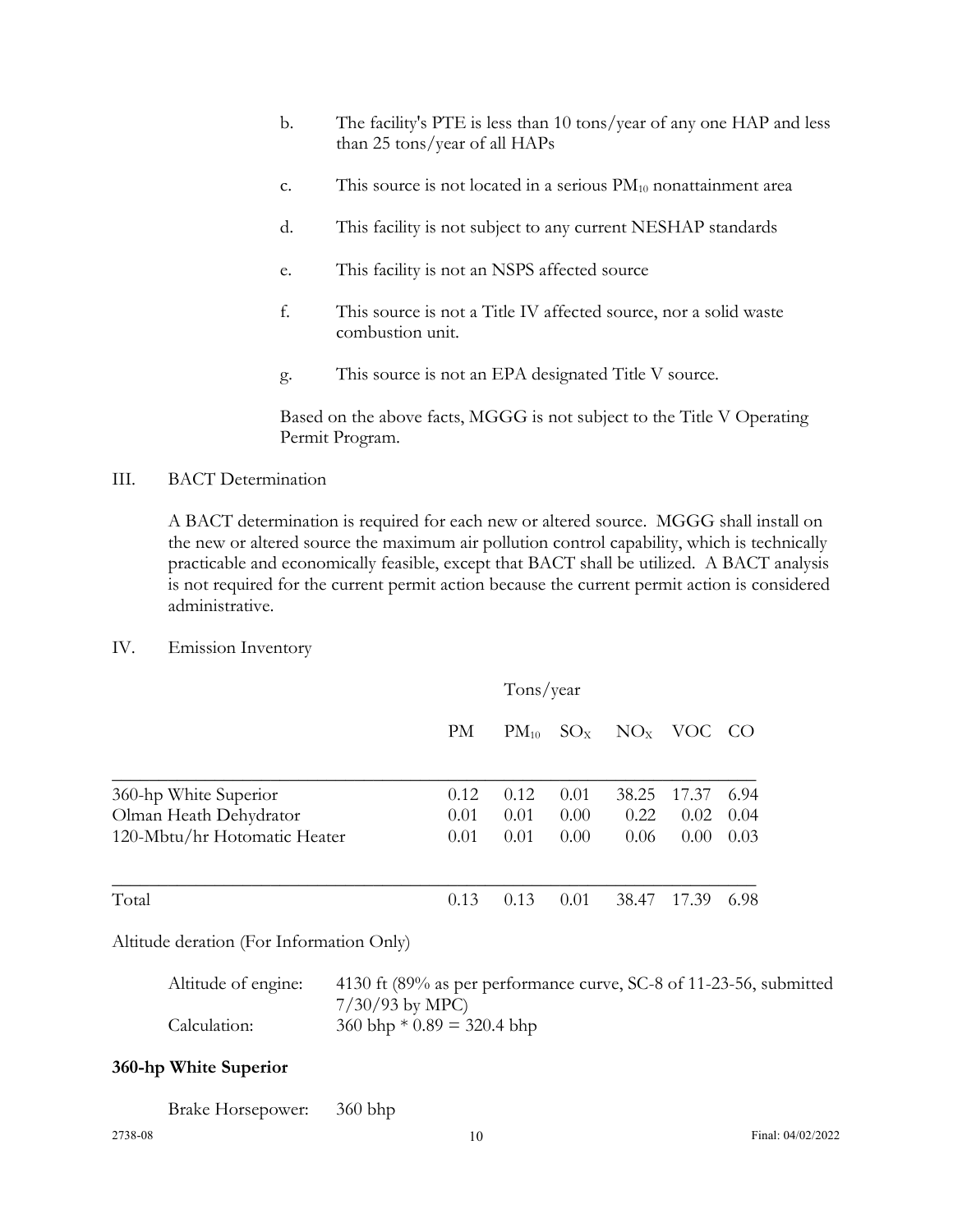| $760 \frac{\text{hr}}{\text{yr}}$<br>Hours of operation:                                                   |                                                                                                                                                                                                                                                                                                                |
|------------------------------------------------------------------------------------------------------------|----------------------------------------------------------------------------------------------------------------------------------------------------------------------------------------------------------------------------------------------------------------------------------------------------------------|
| PM Emissions<br><b>Emission Factor:</b><br>Control Efficiency:<br>Fuel Consumption:<br>Calculation:        | $10.0 \text{ lb} / 10^{\circ} 6 \text{ ft}^{\circ} 3$<br>{2-02-002-02, AFSSCC page 32}<br>$0.0\%$<br>{Maximum Design}<br>8500 Btu/bhp-hr<br>8500 Btu/bhp-hr * 0.001 ft^3/Btu * 360 bhp * 8760 hr/yr =<br>26805600 ft^3/yr<br>26805600 ft^3/yr * 10 lb/10^6 ft^3 gas * 0.0005 ton/lb =<br>$0.13 \text{ ton/yr}$ |
| $PM_{10}$ Emissions<br><b>Emission Factor:</b><br>Control Efficiency:<br>Fuel Consumption:<br>Calculation: | $10.0 \text{ lb} / 10^{\circ} 6 \text{ ft}^{\circ} 3$<br>{2-02-002-02, AFSSCC page 32}<br>$0.0\%$<br>8500 Btu/bhp-hr {Maximum Design}<br>8500 Btu/bhp-hr * 0.001 ft^3/Btu * 360 bhp * 8760 hr/yr =<br>26805600 ft^3/yr<br>26805600 ft^3/yr * 10 lb/10^6 ft^3 gas * 0.0005 ton/lb =<br>$0.13 \text{ ton/yr}$    |
| $NOx$ Emissions<br>Emission factor:<br>Calculation:                                                        | 11.00 gram/bhp-hr {Based on BACT determination}<br>11.00 gram/bhp-hr * 360 bhp * 0.002205 lb/gram = 8.73 lb/hr<br>8.73 lb/hr * 8760 hr/yr * 1 ton/2000 lb = 38.25 ton/yr                                                                                                                                       |
| <b>VOC Emissions</b><br>Emission factor:<br>Calculation:                                                   | 5.00 gram/bhp-hr {Based on BACT determination}<br>5.00 gram/bhp-hr * 360 bhp * 0.002205 lb/gram = 3.97 lb/hr<br>3.97 lb/hr * 8760 hr/yr * 1 ton/2000 lb = 17.37 ton/yr                                                                                                                                         |
| CO Emissions<br>Emission factor:<br>Calculation:                                                           | $2.00 \text{ gram/bhp-hr}$<br>{Based on BACT determination}<br>2.00 gram/bhp-hr * 360 bhp * 0.002205 lb/gram = 1.58 lb/hr<br>1.58 lb/hr * 8760 hr/yr * 1 ton/2000 lb = 6.94 ton/yr                                                                                                                             |
| $SOx$ Emissions<br>Emission factor:<br>Calculation:                                                        | 0.002 gram/bhp-hr {AP-42, Table 3.2-1,9/85}<br>0.002 gram/bhp-hr * 360 bhp * 0.002205 lb/gram = 0.002 lb/hr<br>0.002 lb/hr * 8760 hr/yr * 1 ton/2000 lb = 0.01 ton/yr                                                                                                                                          |
| <b>Olman Heath Dehydrator</b>                                                                              |                                                                                                                                                                                                                                                                                                                |
| PM Emissions<br>Emission Factor:<br>Control Efficiency:<br>Fuel Consumption:                               | 5.00 lb/10^6 ft^3 {AP-42, 1.4-1}<br>$0.00\%$<br>4.38 10^6 ft^3/yr {Information from company}                                                                                                                                                                                                                   |

 $0.01$  ton/yr

Calculation:  $4.38 * 10^6$  ft<sup>^3</sup>/yr  $*$  5 lb/10^6 ft<sup>^3</sup> gas  $*$  0.0005 ton/lb =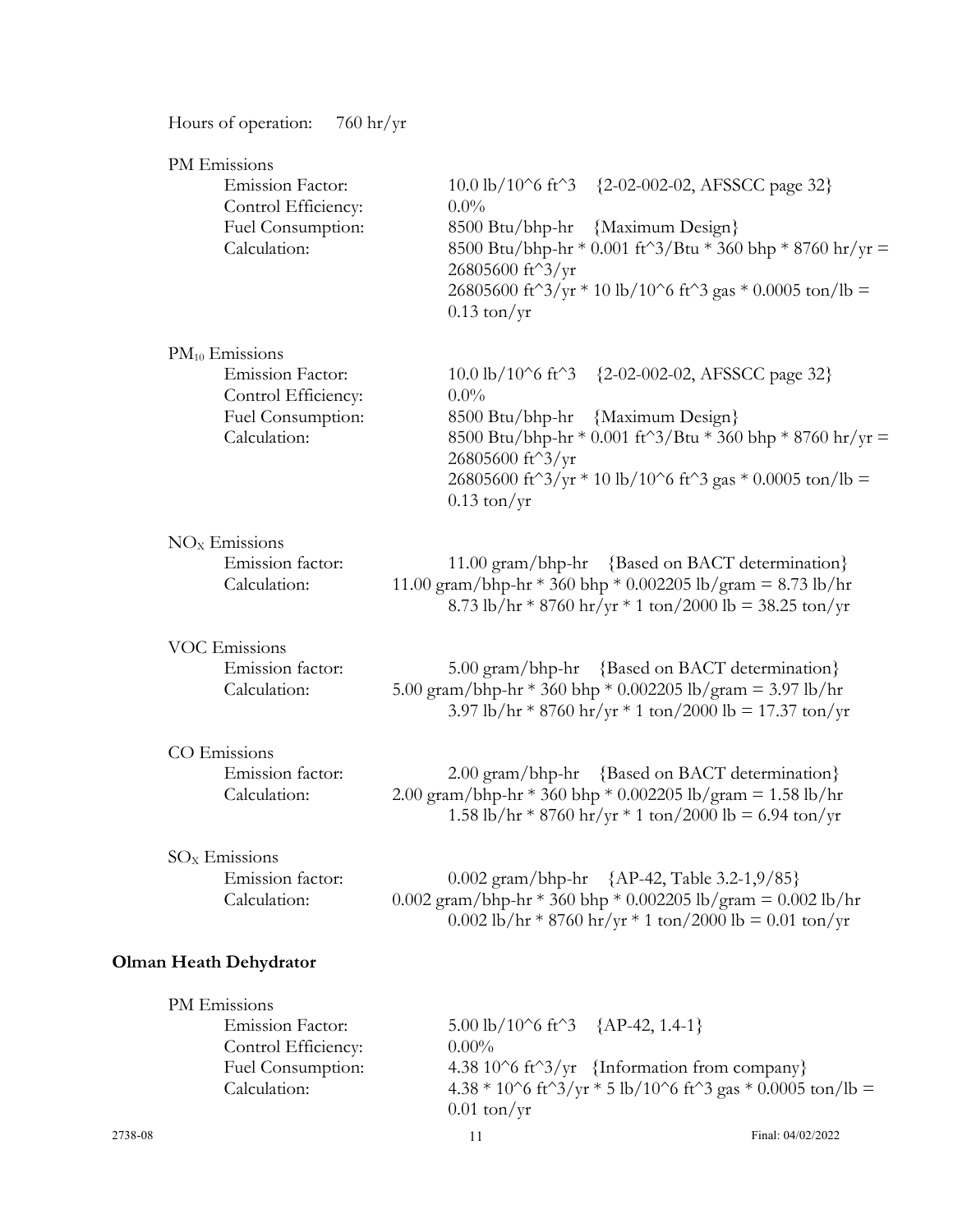| $PM_{10}$ Emissions                       |                                                                                                                    |                                                                                                                                           |
|-------------------------------------------|--------------------------------------------------------------------------------------------------------------------|-------------------------------------------------------------------------------------------------------------------------------------------|
| Emission Factor:                          | 5.00 lb/10^6 ft^3 {AP-42, 1.4-1}                                                                                   |                                                                                                                                           |
| Control Efficiency:                       | $0.00\%$                                                                                                           |                                                                                                                                           |
| Fuel Consumption:                         | 4.38 10^6 ft^3/yr {Information from company}                                                                       |                                                                                                                                           |
| Calculation:                              |                                                                                                                    | 4.38 * 10^6 ft^3/yr * 5 lb/10^6 ft^3 gas * 0.0005 ton/lb =                                                                                |
|                                           | $0.01 \text{ ton/yr}$                                                                                              |                                                                                                                                           |
| $NOx$ Emissions                           |                                                                                                                    |                                                                                                                                           |
| Emission Factor:                          | 100.00 lb/10^6 ft^3 {AP-42, 1.4-1}                                                                                 |                                                                                                                                           |
| Control Efficiency:                       | $0.00\%$                                                                                                           |                                                                                                                                           |
| Fuel Consumption:                         | 4.38 10^6 ft^3/yr {Information from company}                                                                       |                                                                                                                                           |
| Calculation:                              |                                                                                                                    | $4.38 * 10^6$ ft <sup><math>\gamma</math></sup> 3/yr $* 100$ lb/10 $\gamma$ 6 ft <sup><math>\gamma</math></sup> 3 gas $* 0.0005$ ton/lb = |
|                                           | $0.22 \text{ ton/yr}$                                                                                              |                                                                                                                                           |
| <b>VOC Emissions</b>                      |                                                                                                                    |                                                                                                                                           |
| Emission Factor:                          | 8.00 lb/10^6 ft^3 {AP-42, 1.4-1}                                                                                   |                                                                                                                                           |
| Control Efficiency:                       | $0.00\%$                                                                                                           |                                                                                                                                           |
| Fuel Consumption:                         | 4.38 10^6 ft^3/yr {Information from company}                                                                       |                                                                                                                                           |
| Calculation:                              | $4.38 * 10^{6}$ ft <sup><math>\gamma</math></sup> 3/yr $*$ 8 lb/10 $\gamma$ 6 ft $\gamma$ 3 gas $*$ 0.0005         |                                                                                                                                           |
|                                           | $\frac{\tan(\theta)}{B} = 0.02 \tan(\theta)$                                                                       |                                                                                                                                           |
|                                           |                                                                                                                    |                                                                                                                                           |
| CO Emissions                              |                                                                                                                    |                                                                                                                                           |
| Emission Factor:                          | $20.00 \text{ lb} / 10^6 \text{ ft}^3$ {AP-42, 1.4-1}                                                              |                                                                                                                                           |
| Control Efficiency:                       | $0.00\%$                                                                                                           |                                                                                                                                           |
| Fuel Consumption:                         | 4.38 10^6 ft^3/yr {Information from company}                                                                       |                                                                                                                                           |
| Calculation:                              | $4.38 * 10^6$ ft <sup><math>\gamma</math></sup> 3/yr $*$ 20 lb/10 $\gamma$ 6 ft $\gamma$ 3 gas $*$ 0.0005 ton/lb = |                                                                                                                                           |
|                                           | $0.04 \text{ ton/yr}$                                                                                              |                                                                                                                                           |
| $SOx$ Emissions                           |                                                                                                                    |                                                                                                                                           |
| Emission Factor:                          | $0.60 \text{ lb}/10^{\circ}6 \text{ ft}^{\circ}3$ {AP-42, 1.4-1}                                                   |                                                                                                                                           |
| Control Efficiency:                       | $0.00\%$                                                                                                           |                                                                                                                                           |
| Fuel Consumption:                         | 4.38 10^6 ft^3/yr {Information from company}                                                                       |                                                                                                                                           |
| Calculation:                              | $4.38 * 10^{6}$ ft <sup><math>\gamma</math></sup> 3/yr $*$ 0.6 lb/10 $\gamma$ 6 ft $\gamma$ 3 gas $*$ 0.0005       |                                                                                                                                           |
|                                           | $\frac{\tan(\theta)}{B} = 0.00 \frac{\tan(\theta)}{T}$                                                             |                                                                                                                                           |
| <b>Hotomatic Heater</b><br>120,000 Btu/hr | (Information from company)                                                                                         |                                                                                                                                           |
| Fuel Consumption:                         | 120,000 Btu/hr * 0.0012 Scf/Btu * 8760 hr/yr = 1.26 MMScf/yr                                                       |                                                                                                                                           |
|                                           |                                                                                                                    |                                                                                                                                           |
| PM <sub>10</sub> Emissions                |                                                                                                                    |                                                                                                                                           |
| <b>Emission Factor:</b>                   | 7.60 lb/MMScf (AP-42, 1.4-2, 7/98)                                                                                 |                                                                                                                                           |
| Fuel Consumption:                         | 1.26 MMScf/yr                                                                                                      |                                                                                                                                           |
| Calculations:                             | 7.60 lb/MMScf * 1.26 MMScf/yr * 0.0005 ton/lb = 0.01 ton/yr                                                        |                                                                                                                                           |
| $\underline{NO_x}$ Emissions              |                                                                                                                    |                                                                                                                                           |
|                                           | Emission Factor: 94.00 lb/MMScf (AP-42, 1.4-1, 7/98)                                                               |                                                                                                                                           |
| 2738-08                                   | 12                                                                                                                 | Final: 04/02/2022                                                                                                                         |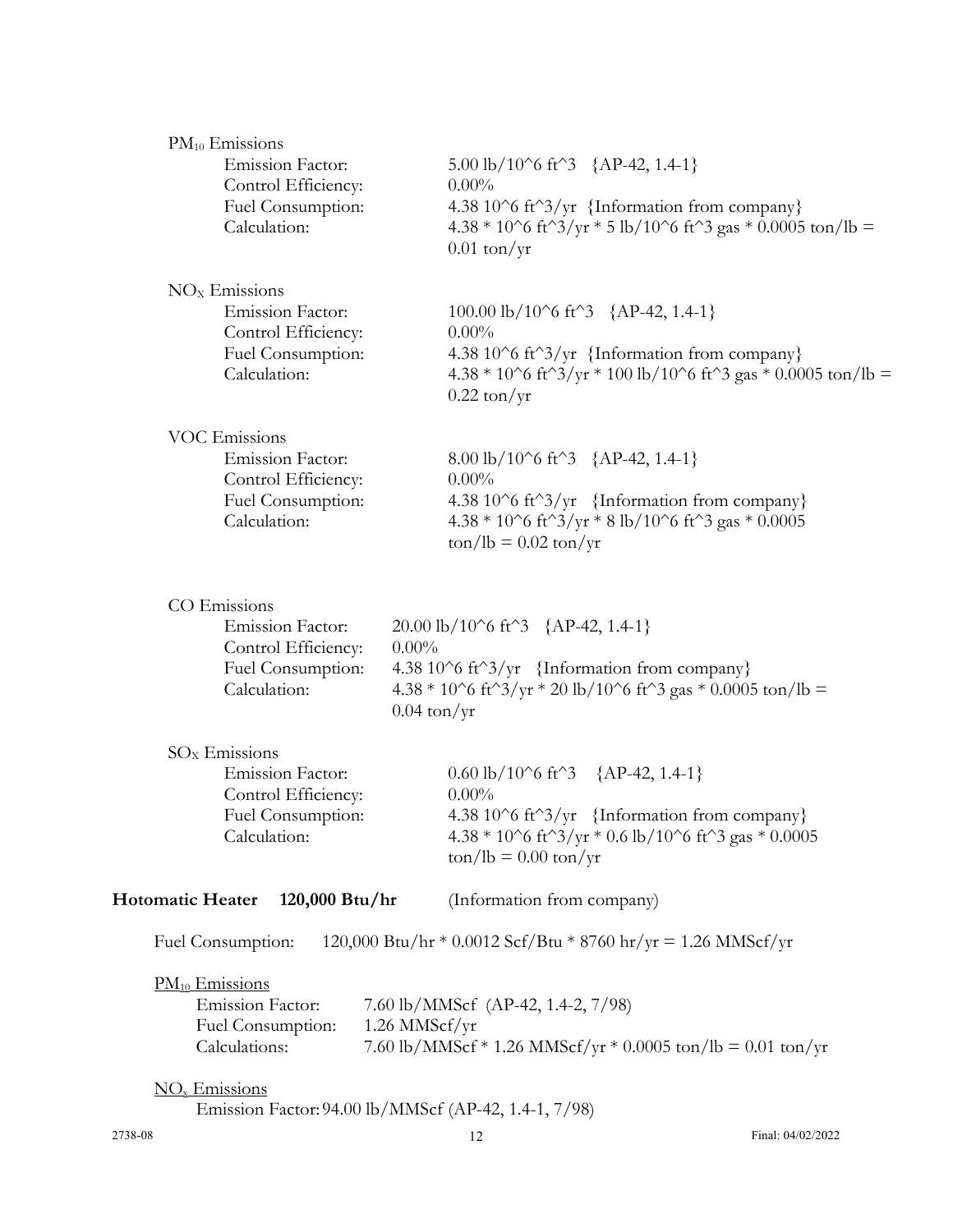| Fuel Consumption:<br>Calculations:                                                    | $1.26$ MMScf/yr<br>94.00 lb/MMScf * 1.26 MMScf/yr * 0.0005 ton/lb = 0.06 ton/yr                                           |
|---------------------------------------------------------------------------------------|---------------------------------------------------------------------------------------------------------------------------|
| <b>VOC Emissions</b><br><b>Emission Factor:</b><br>Fuel Consumption:<br>Calculations: | 5.50 lb/MMScf (AP-42, 1.4-2, 7/98)<br>$1.26$ MMScf/yr<br>5.50 lb/MMScf * 1.26 MMScf/yr * 0.0005 ton/lb = 0.00 ton/yr      |
| Emissions<br><b>Emission Factor:</b><br>Fuel Consumption:<br>Calculations:            | 40.00 lb/MMScf (AP-42, 1.4-1, $7/98$ )<br>$1.26$ MMscf/yr<br>40.00 lb/MMScf * 1.26 MMscf/yr * 0.0005 ton/lb = 0.03 ton/yr |
| $SOx$ Emissions<br><b>Emission Factor:</b><br>Fuel Consumption:<br>Calculations:      | $0.60$ lb/MMScf (AP-42, 1.4-2, 7/98)<br>$1.26$ MMScf/yr<br>0.60 lb/MMScf * 1.26 MMScf/yr * 0.0005 ton/lb = 0.00 ton/yr    |

## V. Existing Air Quality

The current permit action is an Administrative Amendment to Permit #2738-06 and does not increase emissions from this source. MGGG will be capable of continuing to operate in compliance with all applicable rules and regulations that apply to the facility.

VI. Taking or Damaging Implication Analysis

As required by 2-10-101 through 105, MCA, DEQ conducted a private property taking and damaging assessment and determined there are no taking or damaging implications.

| <b>YES</b> | <b>NO</b>                                                                                 |                                                                                                                      |  |  |
|------------|-------------------------------------------------------------------------------------------|----------------------------------------------------------------------------------------------------------------------|--|--|
| X          |                                                                                           | 1. Does the action pertain to land or water management or environmental regulation                                   |  |  |
|            |                                                                                           | affecting private real property or water rights?                                                                     |  |  |
|            | X                                                                                         | 2. Does the action result in either a permanent or indefinite physical occupation of                                 |  |  |
|            |                                                                                           | private property?                                                                                                    |  |  |
|            | 3. Does the action deny a fundamental attribute of ownership? (ex.: right to exclude<br>X |                                                                                                                      |  |  |
|            |                                                                                           | others, disposal of property)                                                                                        |  |  |
|            | X                                                                                         | 4. Does the action deprive the owner of all economically viable uses of the property?                                |  |  |
|            | X                                                                                         | 5. Does the action require a property owner to dedicate a portion of property or to                                  |  |  |
|            |                                                                                           | grant an easement? $[If no, go to (6)].$                                                                             |  |  |
|            |                                                                                           | 5a. Is there a reasonable, specific connection between the government requirement<br>and legitimate state interests? |  |  |
|            |                                                                                           |                                                                                                                      |  |  |
|            |                                                                                           | 5b. Is the government requirement roughly proportional to the impact of the                                          |  |  |
|            |                                                                                           | proposed use of the property?                                                                                        |  |  |
|            | X                                                                                         | 6. Does the action have a severe impact on the value of the property? (consider                                      |  |  |
|            |                                                                                           | economic impact, investment-backed expectations, character of government action)                                     |  |  |
|            | X                                                                                         | 7. Does the action damage the property by causing some physical disturbance with                                     |  |  |
|            |                                                                                           | respect to the property in excess of that sustained by the public generally?                                         |  |  |